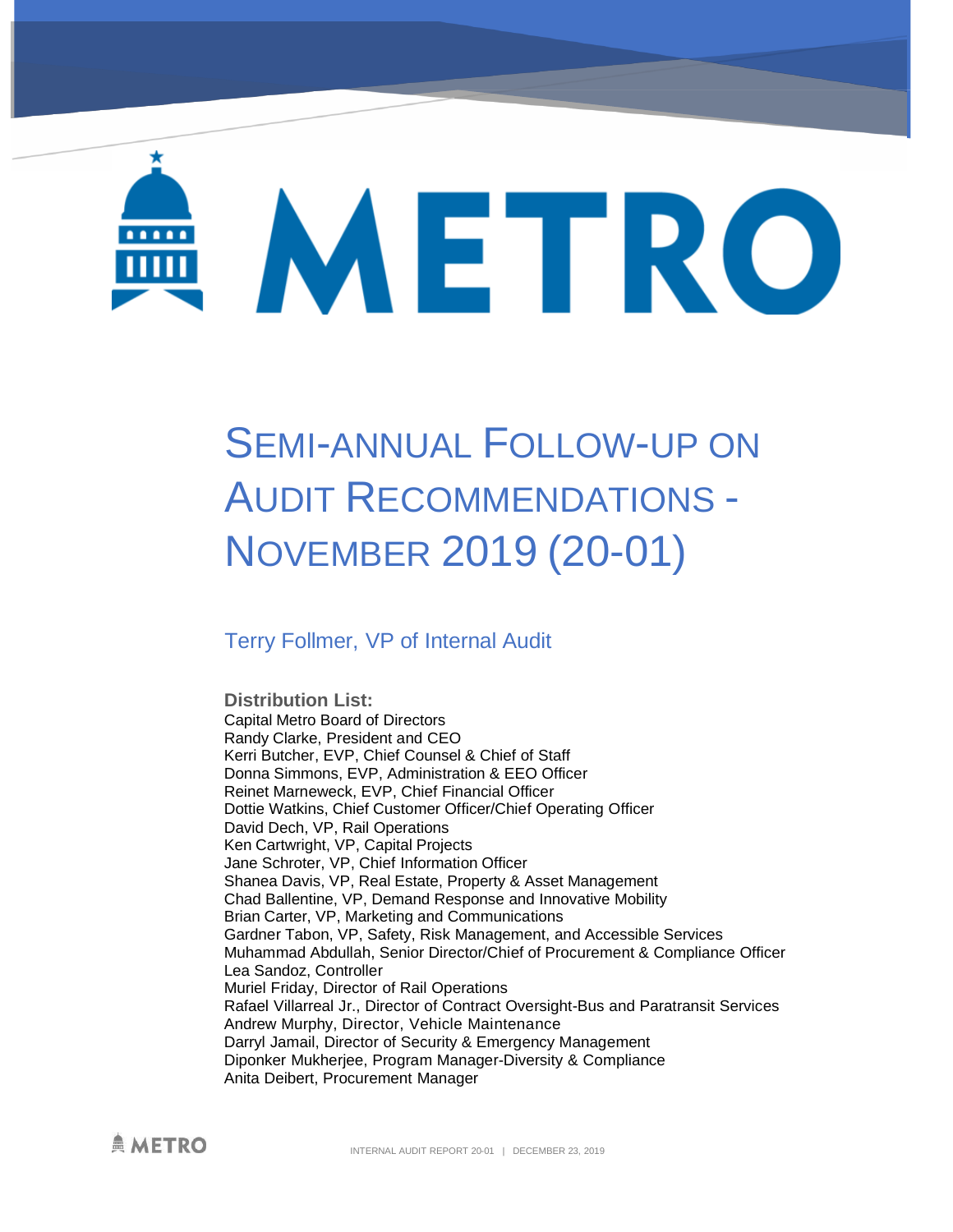# **Executive Summary**

As part of our annual Audit Plan approved by the Capital Metro Board, we conducted the semiannual status review of all open audit recommendations as of November 30, 2019. The follow up included five audit reports with a total of 12 outstanding recommendations. The audit objective and conclusion on the implementation of the corrective action plans follows.

# **Audit Objective & Scope**

The objective of the audit was to determine whether management has successfully implemented action plans in response to the recommendations provided in internal audit reports. In order to monitor the disposition of audit recommendations, the Internal Audit Department conducts two follow-up audits (semi-annual) per fiscal year (May and November). This report reflects the status as of November 30, 2019, for the outstanding corrective action plans (CAP's) resulting from internal audits projects.

# **Conclusion on Corrective Action Plans**

We followed up on 24 recommendations from five different audit reports and have concluded that only 12 recommendations remain open and management is in the process of implementing these recommendations. Table 1 listed below provides a summary breakdown of audit reports with open recommendations as of November 30, 2019.

| <b>Table 1: Summary Status of Open Recommendations</b> |                       |                                                                                 |                                                   |                                  |                                              |                                                            |                  |
|--------------------------------------------------------|-----------------------|---------------------------------------------------------------------------------|---------------------------------------------------|----------------------------------|----------------------------------------------|------------------------------------------------------------|------------------|
| Project<br>#                                           | Report<br><b>Date</b> | <b>Report Name</b>                                                              | <b>Total # of Audit</b><br><b>Recommendations</b> | Implemented<br>as<br>Recommended | In Process of<br><b>Being</b><br>Implemented | Rejected/<br>Management<br><b>Has Accepted</b><br>the Risk | %<br>Implemented |
| 19-01                                                  | 12/11/2018            | Commuter Rail -<br><b>DMU Maintenance</b><br>Program,<br>Oversight of<br>Herzog | 7                                                 | 5                                | $\overline{2}$                               | 0                                                          | 71%              |
| 19-04                                                  | 4/25/2019             | Watco Freight<br>Revenue &<br>Contract<br>Compliance                            | 4                                                 | 0                                | 4                                            | $\Omega$                                                   | 0%               |
| 19-05                                                  | 4/5/2019              | Genfare Cash and<br><b>Ticket Controls</b>                                      | 5                                                 | $\overline{2}$                   | 3                                            | $\Omega$                                                   | 40%              |
| 19-07                                                  | 8/14/2019             | Audit<br>Memorandum -<br>Disadvantaged<br><b>Business</b><br>Enterprises (DBE)  | 4                                                 | 3                                | $\mathbf{1}$                                 | $\Omega$                                                   | 75%              |
| 19-07                                                  | 8/14/2019             | Capital Project<br>Expenditure<br>Controls                                      | 4                                                 | $\overline{2}$                   | $\overline{2}$                               | $\Omega$                                                   | 50%              |
| <b>TOTAL:</b>                                          |                       |                                                                                 | 24                                                | 12                               | 12                                           | 0                                                          | 50%              |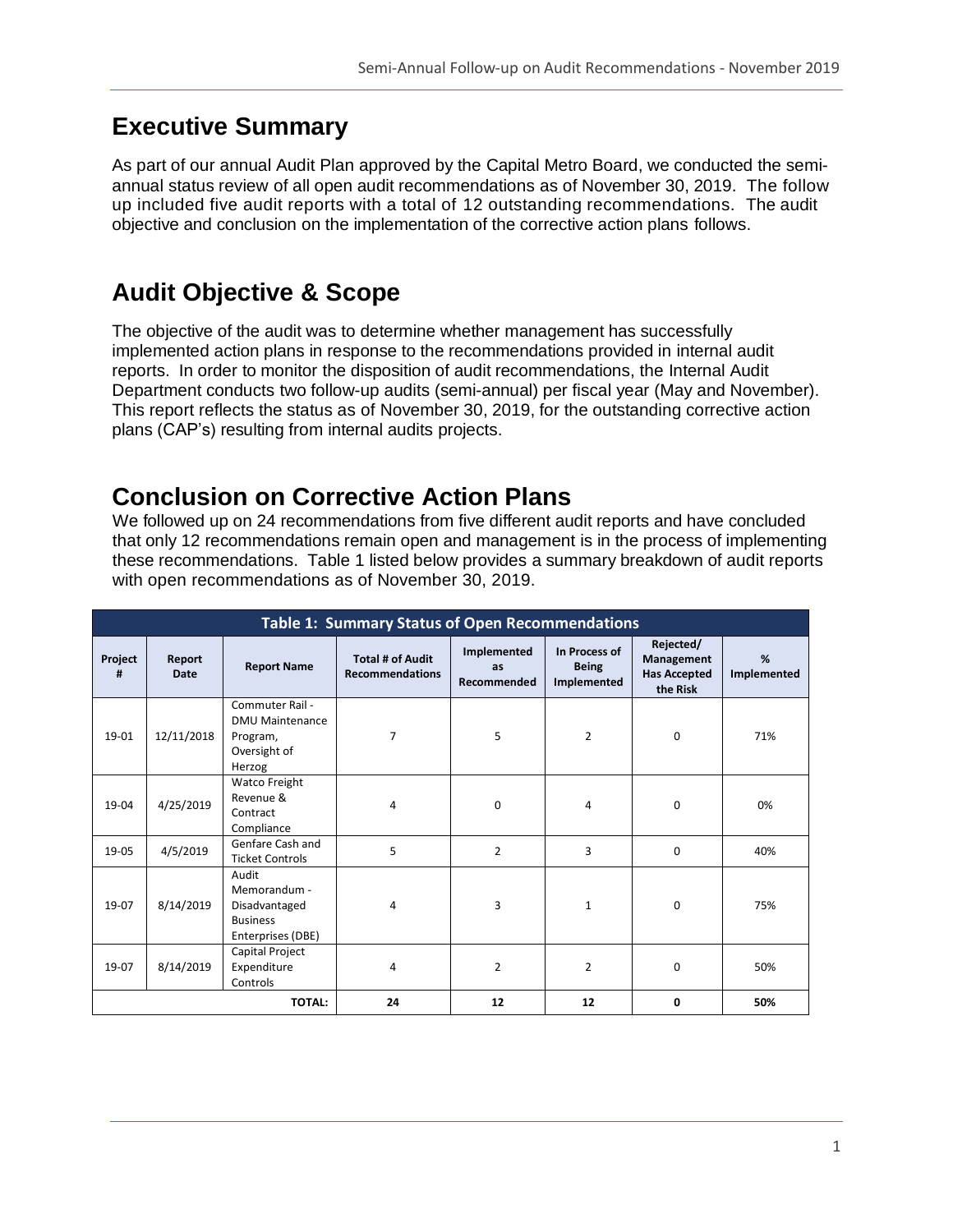In our opinion, management has made reasonable progress in implementing the recommendations and open corrective action plans. Additional details related to all open recommendations can be found in Appendix A.

This audit was conducted by the following staff members in the Capital Metro Internal Audit Department:

Sarah Daigle, Internal Auditor II (Project Lead) Jeannette Lepe, Internal Auditor II Terry Follmer, VP of Internal Audit

We want to thank management for their support and good progress in implementing the open corrective action plans.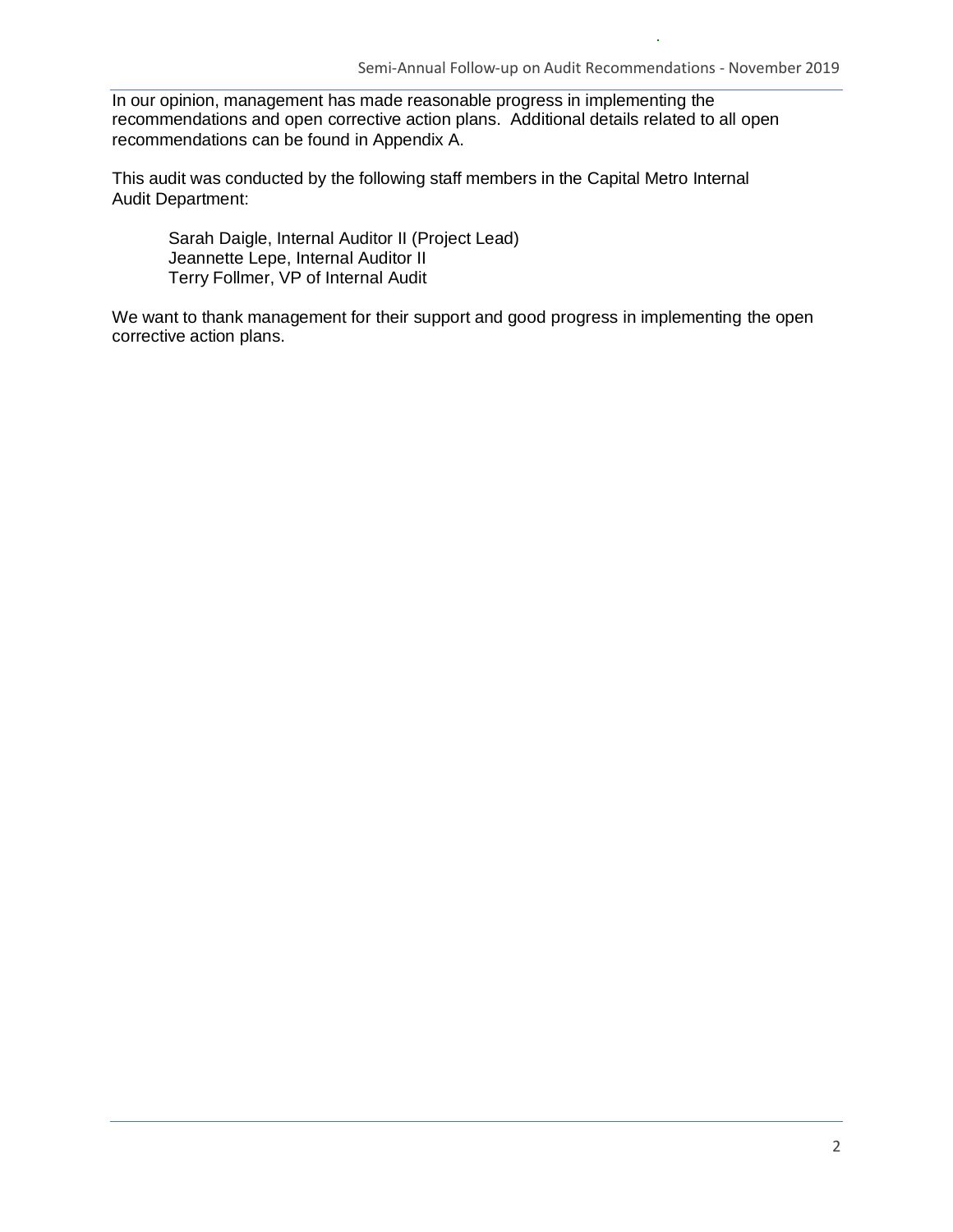## **APPENDIX A – DETAILS OF OPEN AUDIT RECOMMENTATIONS**

#### **Prior Recommendations and Audit Results**

As required by the Institute of Internal Auditors' International Professional Practices Framework, we have reviewed all open audit recommendations. Based on our review of five audits, we identified 12 open recommendations. Listed below are the open recommendations, along with the name of the audit report, report date, original recommendation, and management's updated target completion date and comments.

#### **19-01 COMMUTER RAIL – [DMU MAINTENANCE PROGRAM, OVERSIGHT OF](https://www.capmetro.org/uploadedFiles/New2016/About_Capital_Metro/Financial_Transparency/Audit_Documents/Fiscal_Year_2019_Internal_Audits/19-01-Commuter-Rail-DMU-Maintenance-Program-2-11-18.pdf)**

**[HERZOG](https://www.capmetro.org/uploadedFiles/New2016/About_Capital_Metro/Financial_Transparency/Audit_Documents/Fiscal_Year_2019_Internal_Audits/19-01-Commuter-Rail-DMU-Maintenance-Program-2-11-18.pdf)** (12/11/2018 Report Issued with 7 Recommendations)

**RECOMMENDATION 3 – (Compliance with Contract Monitoring Plan):** The Director of Rail Operations will implement the following CMP improvements:

b) An improved Audit Inspection Report form will be developed and implemented covering contract compliance and quality assurance monitoring activities. The types of inspections and how often this form should be completed and filed will be defined and implemented.

c) Develop Rail Operation Policies and Procedures that are specific to the Herzog contract covering: quality performance review and sampling requirements; preventive maintenance and DMU overhauls; asset management and recordkeeping including part costs in accordance with the contract; safety; invoice certification; and how to use the Audit Inspection Report.

**OPEN ACTION PLANS:** (*David Dech – VP Rail Operations*) Management agreed with the recommendations above.

• **Management's Updated Target Completion Date & Comments:** 5/1/2020 Management is updating the Contract Monitoring Plan (CMP) to include additional information such as types of inspections and sampling requirements.

**RECOMMENDATION 5 – (Contractor Staffing Changes & Reporting**): The VP of Rail will work with Herzog to achieve the following staff reporting changes:

b) Herzog will submit staffing changes in real time directly to the IT Service Desk, Security and Rail Operations. An IT Access Request form will be submitted for any new hires, terminations or requested access changes to systems.

**OPEN ACTION PLANS:** (*David Dech – VP Rail Operations*) Management agreed with the recommendation above.

• **Management's Updated Target Completion Date & Comments**: 5/1/2020 Management has already requested that new hires and terminations be included in Herzog's monthly staffing report and are currently updating the IT access request process to help ensure that these requests are made in a timely manner.

**[19-04 WATCO FREIGHT REVENUE & CONTRACT](https://www.capmetro.org/uploadedFiles/New2016/About_Capital_Metro/Financial_Transparency/Audit_Documents/Fiscal_Year_2019_Internal_Audits/19-04_Watco-Freight-Revenue-and-Contract-Compliance_04-25-19.pdf) COMPLIANCE** (4/25/2019 Report

Issued with 4 Recommendations)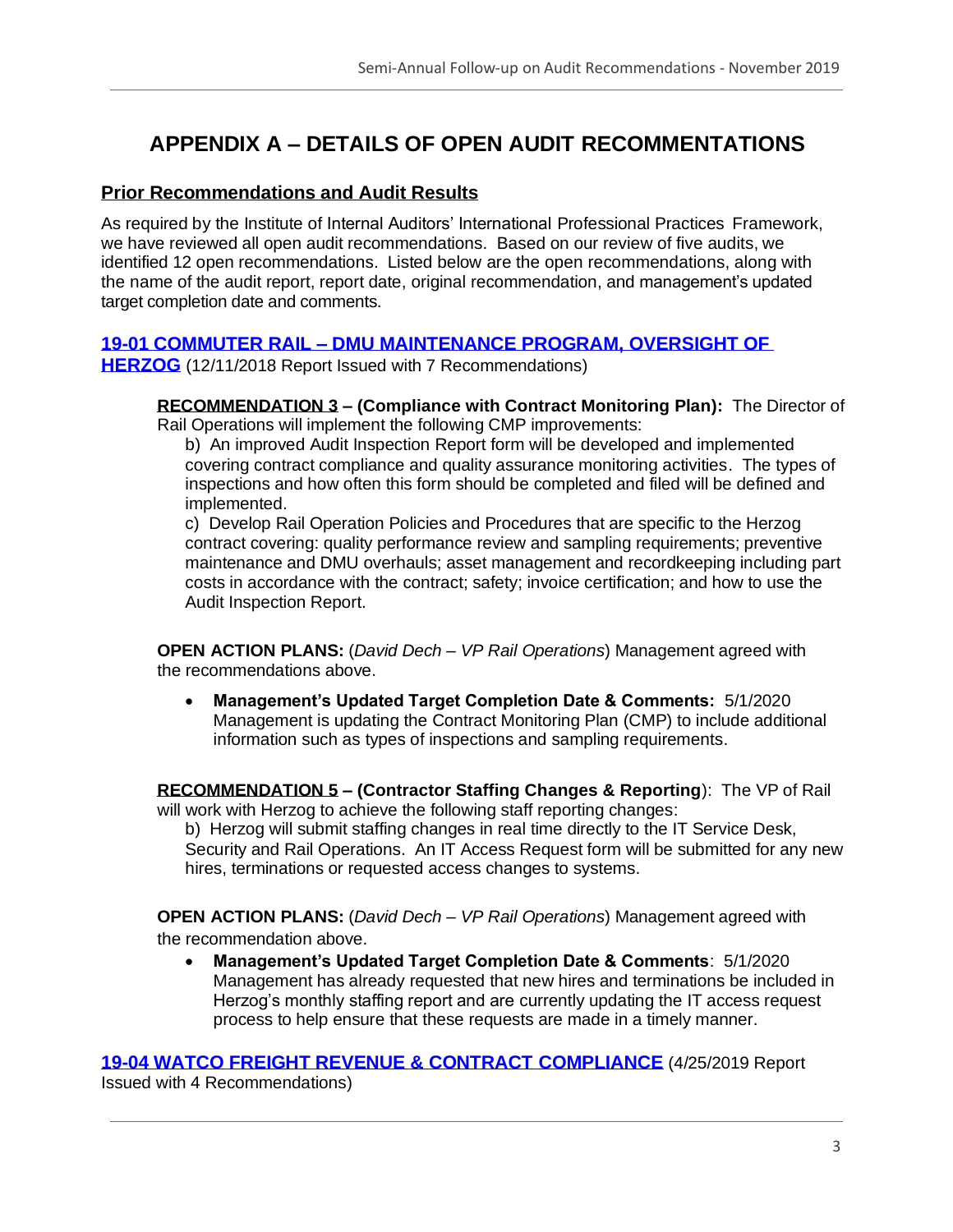**RECOMMENDATION 1 – (Freight Revenue Validation**): The VP of Rail and CFO will develop the following internal control enhancements:

b) To provide additional assurance of freight revenue reporting consider either hiring an external audit firm to perform periodic audits of Watco accounting records or perform this audit using CMTA resources.

c) Obtain each year a copy of Watco's annual audited financials which is required to be provided per the contract.

**OPEN ACTION PLANS:** (*David Dech – VP Rail Operations*) Management agreed with the recommendation above.

• **Management's Updated Target Completion Date & Comments:** 5/1/2020 Management has been working with CMTA's Accounting and Legal Departments to initiate an external audit of Watco and to obtain their audited financial statements.

**RECOMMENDATION 2 – (CDRL Documents Not Received**): The Director of Rail Operations should consider the following actions:

b) If required CDRL documents are not provided, review with the Legal Department for other remedies.

**OPEN ACTION PLANS:** (*David Dech – VP Rail Operations*) Management agreed with the recommendations above.

• **Management's Updated Target Completion Date & Comments:** 5/1/2020 Rail will consider adding liquidated damages when the contract is opened up.

**RECOMMENDATION 3 – (Liquidated Damages For Missing CDRL Documents & Maintenance Deficiencies**): The VP of Rail, CFO, and Director of Procurement will consider the following internal control improvements:

- a) Director of Rail will obtain and review annual inspection reports from Watco and ensure progress is made based upon contract requirements or other agreed upon terms with Watco.
- b) Maintenance Deficiencies will be assessed for inspection defects that remain uncorrected for more than 90 days as provided in the contract.
- c) Consider adding liquidated damages to the contract for CDRL documents that are not provided timely.

**OPEN ACTION PLANS:** (*David Dech – VP Rail Operations*) Management agreed with the recommendations above.

• **Management's Updated Target Completion Date & Comments:** N/A – This action plan is not due until 12/31/2019.

#### **RECOMMENDATION 4 – (Implement a Contract Monitoring Plan**):

a) The Director of Rail Operations will develop and implement a Contract Monitoring Plan to ensure Watco's performance in accordance with contract terms.

**OPEN ACTION PLANS:** (*David Dech – VP Rail Operations*) Management agreed with the recommendation above.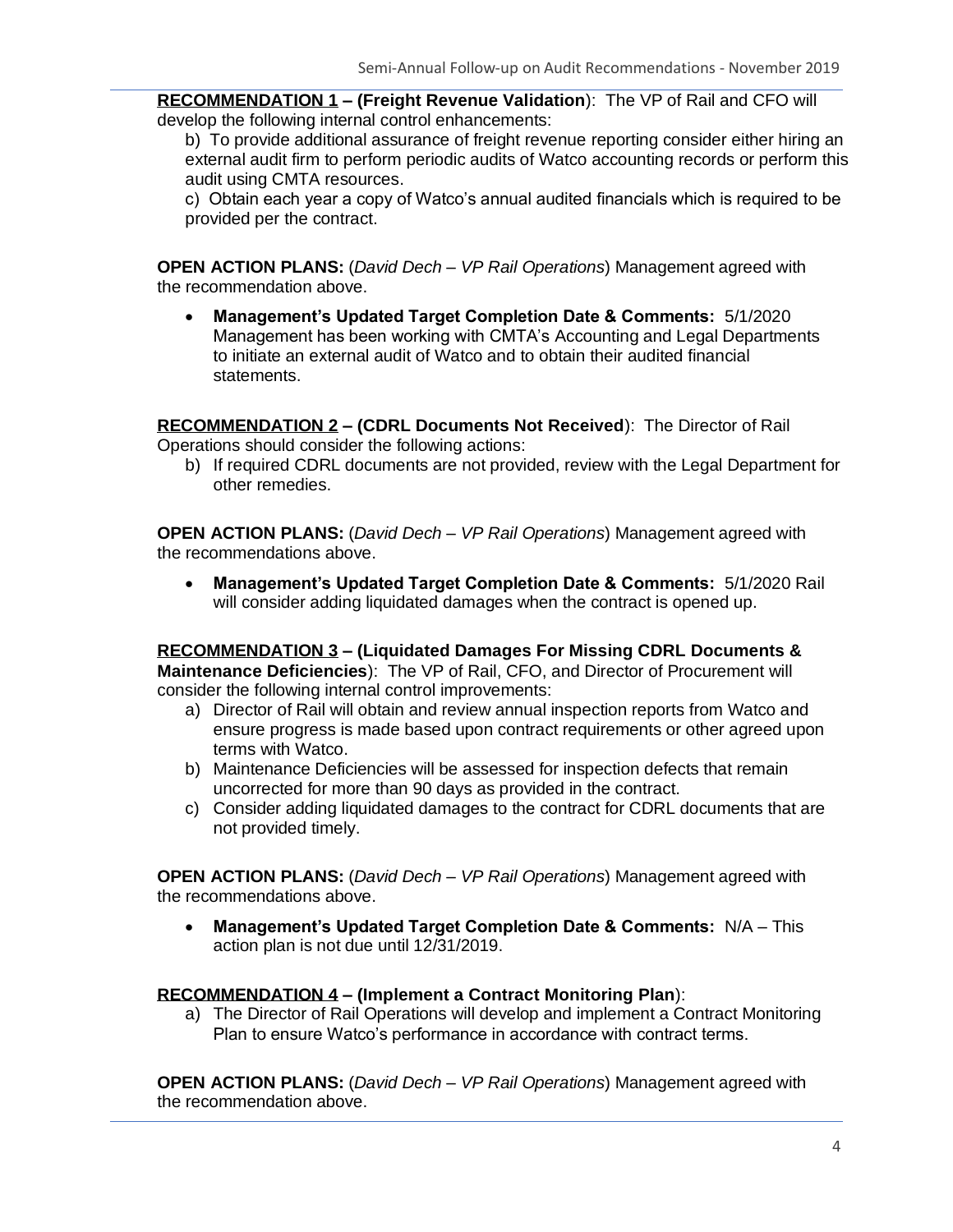• **Management's Updated Target Completion Date & Comments:** 5/1/2020 Management has already implemented a CMP and is in process of making some final revisions to it.

**[19-05 GENFARE CASH AND TICKET CONTROLS AUDIT](https://www.capmetro.org/uploadedFiles/New2016/About_Capital_Metro/Financial_Transparency/Audit_Documents/Fiscal_Year_2019_Internal_Audits/Genfare-Cash-and-Ticket-Controls-Audit-4-5-19.pdf)** (4/5/2019 Report Issued with 5 Recommendations)

**RECOMMENDATION 2 – (Compare Genfare Ticket Sales to Cash**): The Controller and Manager of Revenue should consider the following:

- a) Developing written standard operating procedures (SOP) covering the reconciliation and variance analysis related to farebox tickets and cash.
- b) The SOP should state the cadence as to how often the review is performed as well as establish tolerance levels to identify outliers.
- c) Ticket to cash variances outsides tolerance levels are researched with action plans to remediate as applicable.

**OPEN ACTION PLANS:** (*Lea Sandoz – Controller*) Management agreed with the recommendations above.

• **Management's Updated Target Completion Date & Comments:** 4/30/2020 A fare collection consultant is in the process of establishing a process for the Genfare Ticket Sales to Cash reconciliation.

**RECOMMENDATION 3 – (Cashbox Key & Inventory of Genfare Assets):** The CFO and

the VP of Bus Operations should consider:

- a) Develop a process to inventory cashboxes periodically to ensure missing assets are identified and investigated, and asset records (e.g. Cashboxes, keys, etc.) in the Genfare System and elsewhere are updated.
- b) During the physical inventory of the cashboxes ensure the serial number engraved on the cashbox handle matches the serial number saved to the electronic cashbox chip.
- b) If the engraved cashbox handle serial number has worn off, either re-engrave with a unique number or dispose of the handle and update the Genfare system records.

**OPEN ACTION PLANS:** (*Dottie Watkins - Chief Customer Officer/Chief Operating Officer*) Management agreed with the recommendations above.

• **Management's Updated Target Completion Date & Comments:** 4/30/2020 This activity was rescheduled to coincide with the upcoming contract transition to more efficiently deploy our maintenance resources.

#### **RECOMMENDATION 5 – (Opportunities to Reduce the Number of Fare Overrides):**

The CFO and the VP of Bus Operations should consider:

a) The VP of Bus Operations, VP of Marketing, and the EVP of Planning & Strategy should consider developing a public information campaign to train customers on fare selection and cash payment process using multiple media types (e.g. sticker on farebox; audio public messages on bus; website video, etc.). These actions may help in reducing the number of driver overrides on ticket fares.

**OPEN ACTION PLANS:** (*Brian Carter – VP of Marketing and Communications*)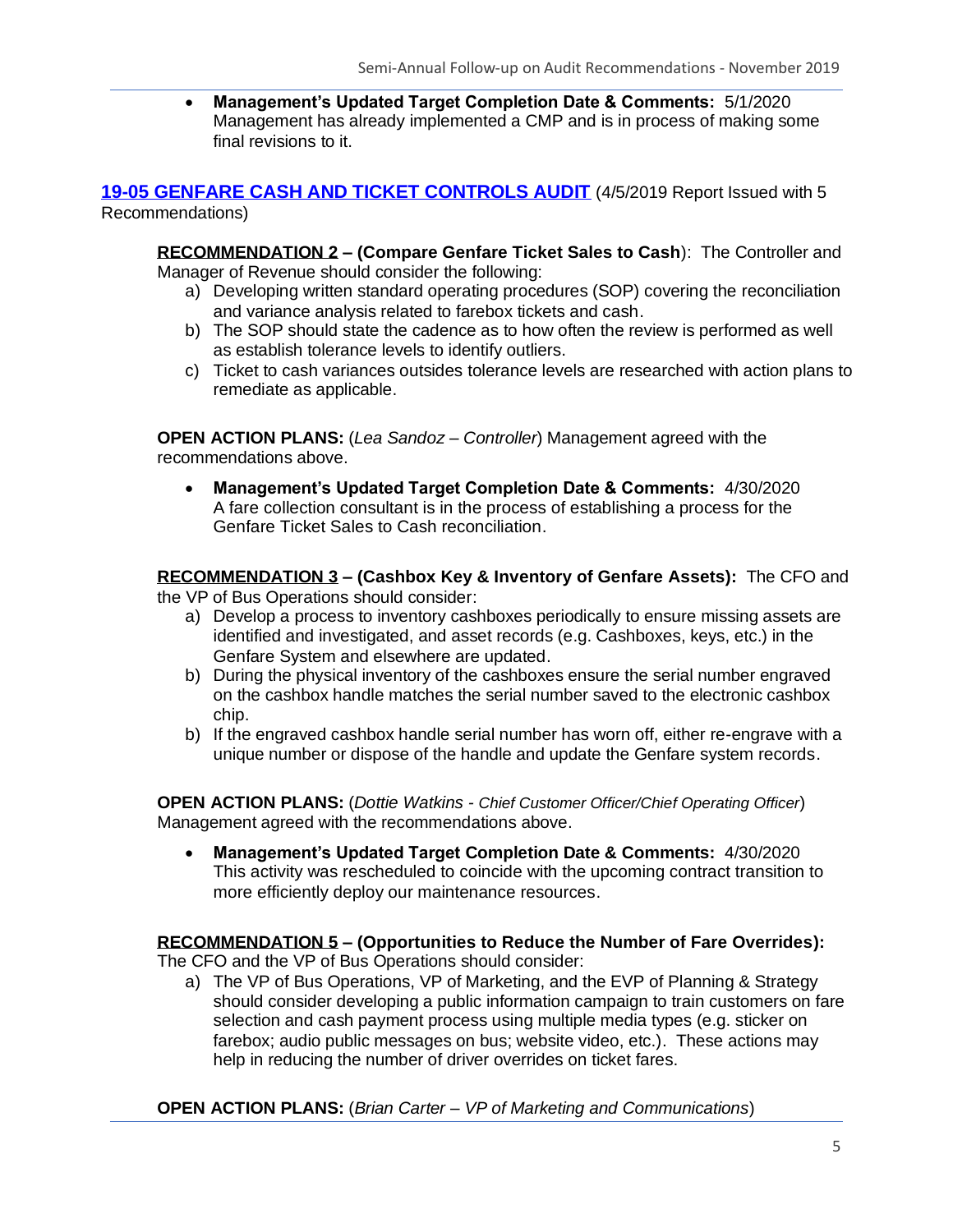Management agreed with the recommendation above.

• **Management's Updated Target Completion Date & Comments:** 4/30/2020 Marketing will produce interior vehicle placards (signs) and record annunciator messages in 2020 to educate our customers on the need to inform the operator of their fare type before submitting fare payment.

#### **19-07 AUDIT MEMORANDUM – [DISADVANTAGED BUSINESS ENTERPRISES \(DBE\)](https://www.capmetro.org/uploadedFiles/New2016/About_Capital_Metro/Financial_Transparency/Audit_Documents/Fiscal_Year_2019_Internal_Audits/19-07-Memorandum-for-DBE-Review.pdf)**

(8/14/2019 Report Issued with 4 Recommendations)

**RECOMMENDATION 4 – (Lack of DBE Monitoring**): The Diversity and Compliance Department should implement the following control enhancements:

- a) Define roles and responsibilities related to DBE's for the D&C Department, PM's, and the Procurement Department.
- b) PMs conduct prime contractor monitoring visits as part of their normal project management duties. As part of those visits, PM will document onsite observations related to usage of a subcontractor. The D&C Department will develop a form for recording and providing observations to D&C regarding the work of the DBE firm. The information gathered will be used by the D&C Department and Procurement to ensure compliance with DBE commitments.
- c) Consult with the Legal Department on how best to coordinate with PM's and meet federal requirements.

**OPEN ACTION PLANS:** (*Diponker Mukherjee – Program Manager, Diversity & Compliance*) Management agreed with the recommendations above.

• **Management's Updated Target Completion Date & Comments:** N/A – This action is not due until 1/1/2020.

**[19-07 CAPITAL PROJECT EXPENDITURE CONTROLS AUDIT](https://www.capmetro.org/uploadedFiles/New2016/About_Capital_Metro/Financial_Transparency/Audit_Documents/Fiscal_Year_2019_Internal_Audits/19-07-Capital-Project-Expenditure-Controls-Audit-Report.pdf)** (8/14/2019 Report Issued with 4 Recommendations)

**RECOMMENDATION 1 – (Lack of Criteria and Required Approvals For Project Changes):** The VP of Capital Projects should develop the following internal control

- enhancements:
	- a) The Capital Projects Department and the Authority as such should adopt the formalized policy on when PM's need to obtain Steering Committee approval that is being developed as part of the EPPM tool. This should include the implementation of a formal EPPM Steering Committee charter.

**OPEN ACTION PLANS:** (*Ken Cartwright – VP of Capital Projects*) Management agreed with the recommendation above.

• **Management's Updated Target Completion Date & Comments:** 5/1/2020 The Capital Projects Department has already adopted the new Steering Committee approval process as part of the EPPM tool, however, the charter is still being developed.

**RECOMMENDATION 4 – (Lack of Current Formalized Policies & Procedures):** The VP of Capital Projects should develop the following internal control enhancements: